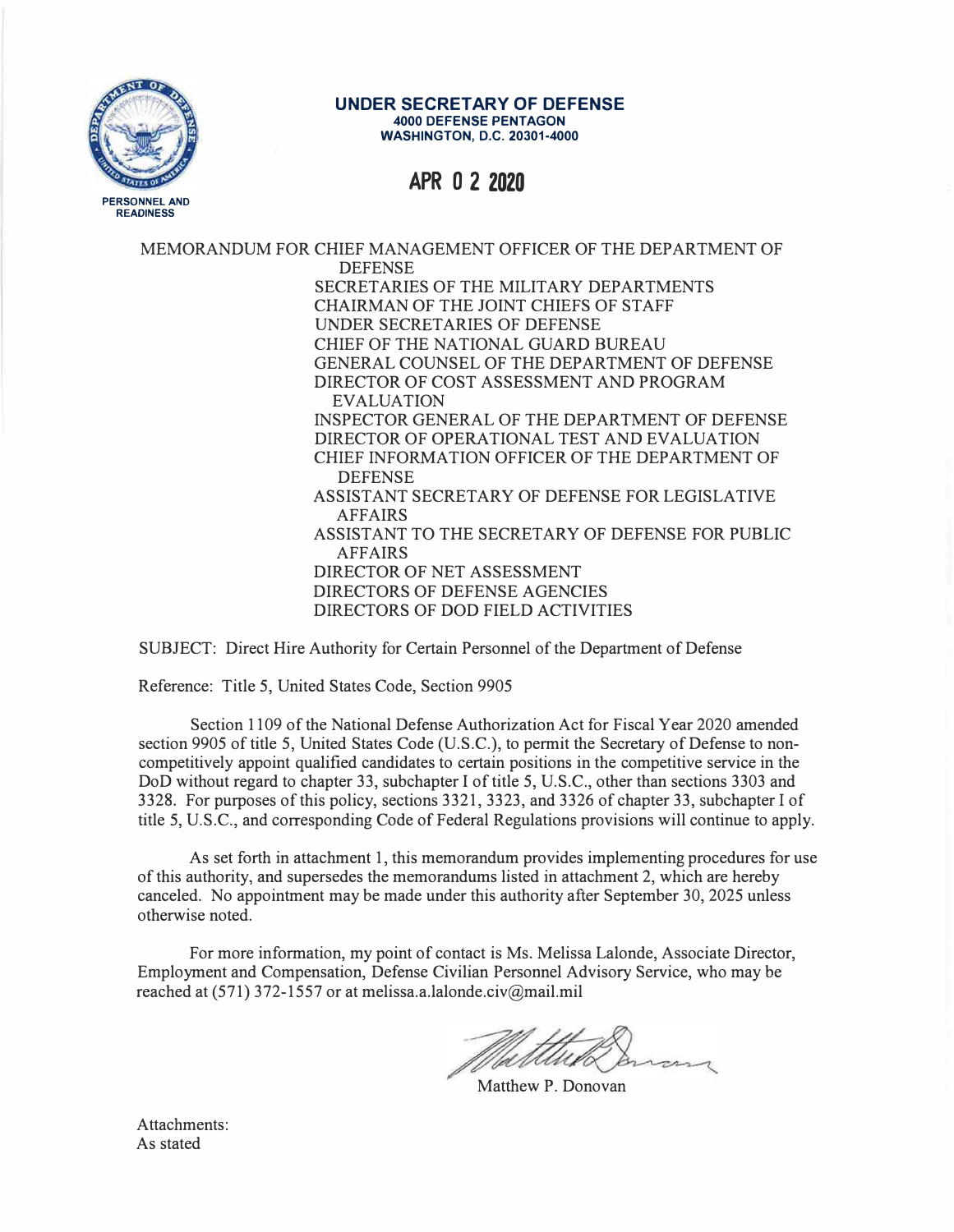Attachment 1

# CONSOLIDATION OF DIRECT HIRE AUTHORITIES FOR THE DEPARTMENT OF DEFENSE IN 5 U.S.C. § 9905

#### 1. Authority

a. Section 1109 of the National Defense Authorization Act (NDAA) for Fiscal Year (FY) 2020 amended Section 9905 of title 5, United State Code (U.S.C.) to incorporate, streamline, and simplify certain Department of Defense (DoD) civilian hiring authorities. It adds covered positions for which this authority may be used and suspends other hiring authorities.

b. Section 9905 of title 5, U.S.C., authorizes the Secretary of Defense to appoint qualified candidates to certain positions in the competitive service in the DoD without regard to chapter 33, subchapter I of title 5, U.S.C., other than sections 3303 and 3328. As a matter of policy, sections 3321, 3323 and 3326 of chapter 33, subchapter I of title 5, U.S.C., and corresponding Code of Federal Regulations provisions will continue to apply.

(1) The authority to appoint qualified persons under this direct hire authority (DHA) is delegated to Secretaries of the Military Departments, Directors of the Defense Agencies, and Directors of the DoD Field Activities with independent appointing authority; hereafter referred to as "DoD Components." The authority may be used for covered positions throughout DoD.

> (2) Appointments under this authority may not be made after September 30, 2025, except for positions covered by paragraph 3.e., for which the authority does not expire.

(3) The authority should primarily be used to appoint qualified candidates who are not existing DoD competitive service employees with permanent status. DoD Components should follow their Merit Promotion Plans to enable movement of the existing DoD competitive service workforce. Use of internal merit promotion procedures will ensure transparency, accountability, and adherence to merit systems principles.

#### 2. Use of Direct Hire Authority

This DHA enables DoD to recruit and appoint qualified persons directly without applying competitive rating and ranking procedures. The following principles shall be followed when exercising this authority:

a. A highly-qualified workforce is critical to DoD's mission.

b. Recruitment efforts should be expansive enough to ensure, to the extent possible, that a diverse candidate pool exists.

c. Merit factors shall be the basis for selecting individuals for positions. All personnel programs and practices shall be administered in accordance with DoD Directive 1020.02E, "Diversity Management and Equal Opportunity in the DoD."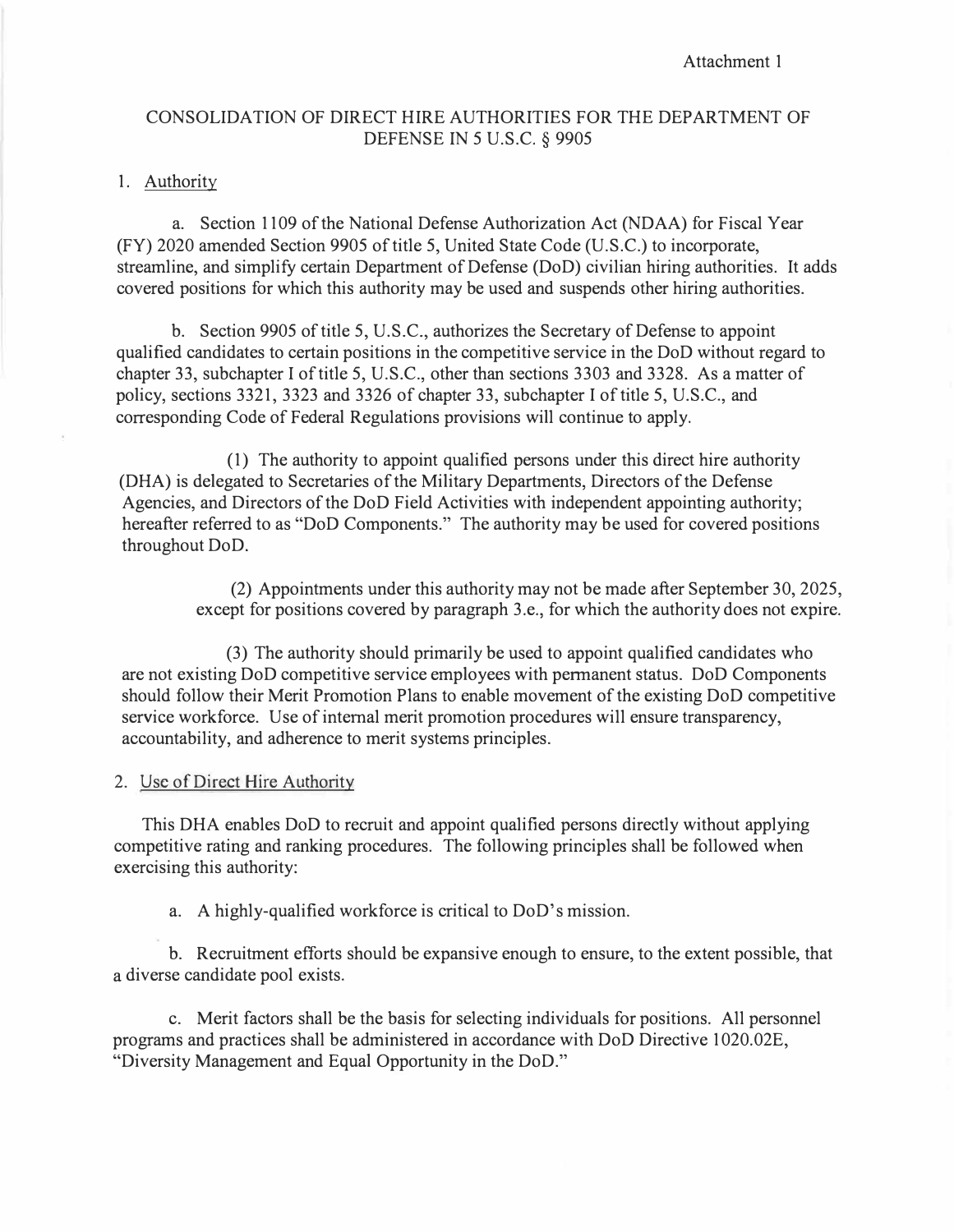d. DoD Components must ensure transparency, accountability, and auditability in hiring processes.

#### 3. Covered Positions

This DHA can be used to appoint individuals at the General Schedule (GS)-15 and below (or equivalent) pay grades to positions meeting one of the following specifications:

a. Positions involved with DoD maintenance activities, such as maintenance of weapon systems, hardware, equipment, software, installation infrastructure, or any combination thereof, including depot-level maintenance and repair.

b. Positions in the cyber workforce (also known as "cyberspace workforce") as defined in DoDD 8140.01, designated with a cyber work role code.

c. Positions in the acquisition workforce that are responsible for managing any services contracts necessary to the operation and maintenance of programs of the DoD.

d. Positions in science, technology, or engineering, including any such position at the Major Range and Test Facilities Base, in order to allow development of new systems and provide for the maintenance of legacy systems.

e. Positions in science, technology, engineering, or mathematics, including technician positions, within the defense acquisition workforce, or any category of acquisition positions within the DoD designated by the Secretary as a shortage or critical need category, as outlined in Table 1.

f. Positions in science, technology, engineering, or mathematics, except any such position within any defense Science and Technology Reinvention Laboratory, for which a qualified candidate is required to possess a bachelor's degree or an advanced degree, or for which a veteran candidate is being considered.

g. Positions in medical or health professions with the DoD designated by the Secretary as a shortage category or critical need occupation, as outlined in Table 2.

h. Positions in childcare services, including family childcare coordinator services and school age childcare coordinator services, for which there is a critical hiring need and a shortage of childcare providers, as outlined in Table 3.

i. Positions in financial management, accounting, auditing, actuary, cost estimation, operational research, business, or business administration for which a qualified candidate is required to possess a finance, accounting, management, or actuarial science degree or a related degree, or a related degree of equivalent experience.

j. Positions, as determined by the Secretary, for the purpose of assisting and facilitating the efforts of the DoD in business transformation and management innovation.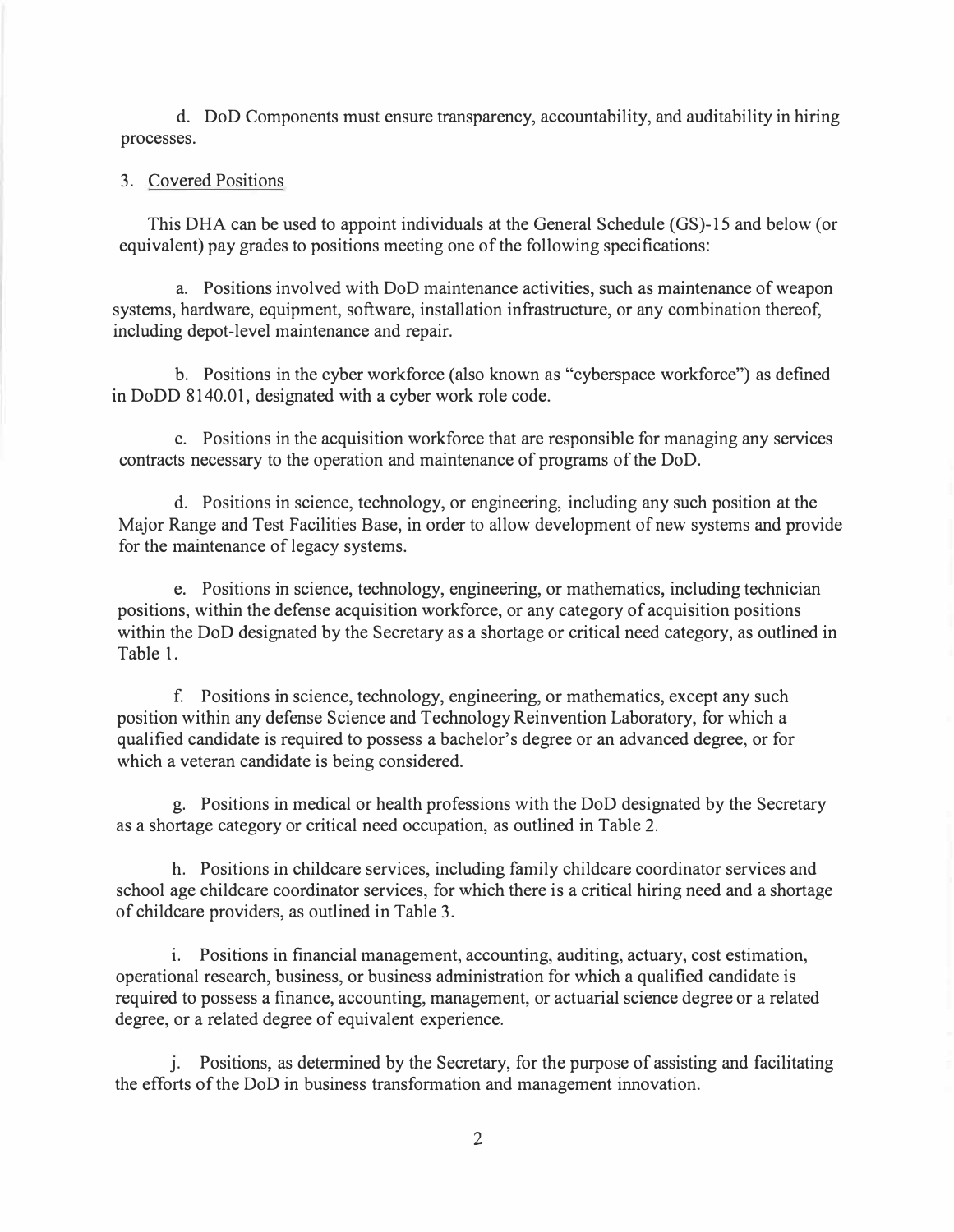# 4. Definitions

a. A "critical hiring need" and "shortage" may occur when the need to fill positions creates an operational hardship in meeting mission requirements brought about by circumstances such as, but not limited to, unusual or unanticipated events, extraordinary workload, or new or emerging mission requirement creating the need to fill positions.

b. For the purposes of  $3(c)$  and  $3(e)$  above, qualified candidates meet or will meet Defense Acquisition Workforce Improvement Act certification requirements within the required timeframe for appointment to the position being filled.

c. For the purposes of  $3(i)$ , qualified candidates are defined as individuals who possess a finance, accounting, management, actuarial science, or related degree from an accredited college or university, or equivalent experience relevant to the functions of the position being filled. In addition, qualified candidates meet or will meet the DoD Financial Management Certification Program requirements, within the required timeframe, for appointment to the position being filled, as applicable.

d. For the purposes of  $3(i)$ , business transformation is defined as the process of fundamentally changing the systems, processes, people, and technology across a whole business or business unit, to achieve measurable improvements in efficiency, effectiveness and stakeholder satisfaction.

(1) To use category 3(j), positions must involve work executing continuous process improvement and/or organizational change across an entire business unit.

(2) Business transformation and management innovation appointees must have:

- (i) A management or business background,
- (ii) Experience working with large or complex organizations; and
- (iii) Demonstrated expertise executing, via recognized, repeatable business improvement methods, at least one of the following: management or organizational change, data analytics, or business process design.

### 5. Announcement and Assessment Process

a. Public notice is not required; however, if posting job opportunity announcements, DoD Components must use announcements that are concise and easily understood. Public notice is appropriate if the area of consideration includes current DoD competitive service employees with permanent status.

(1) DoD Components will establish recruiting procedures that facilitate the identification of qualified individuals for referral to management for selection and appointment.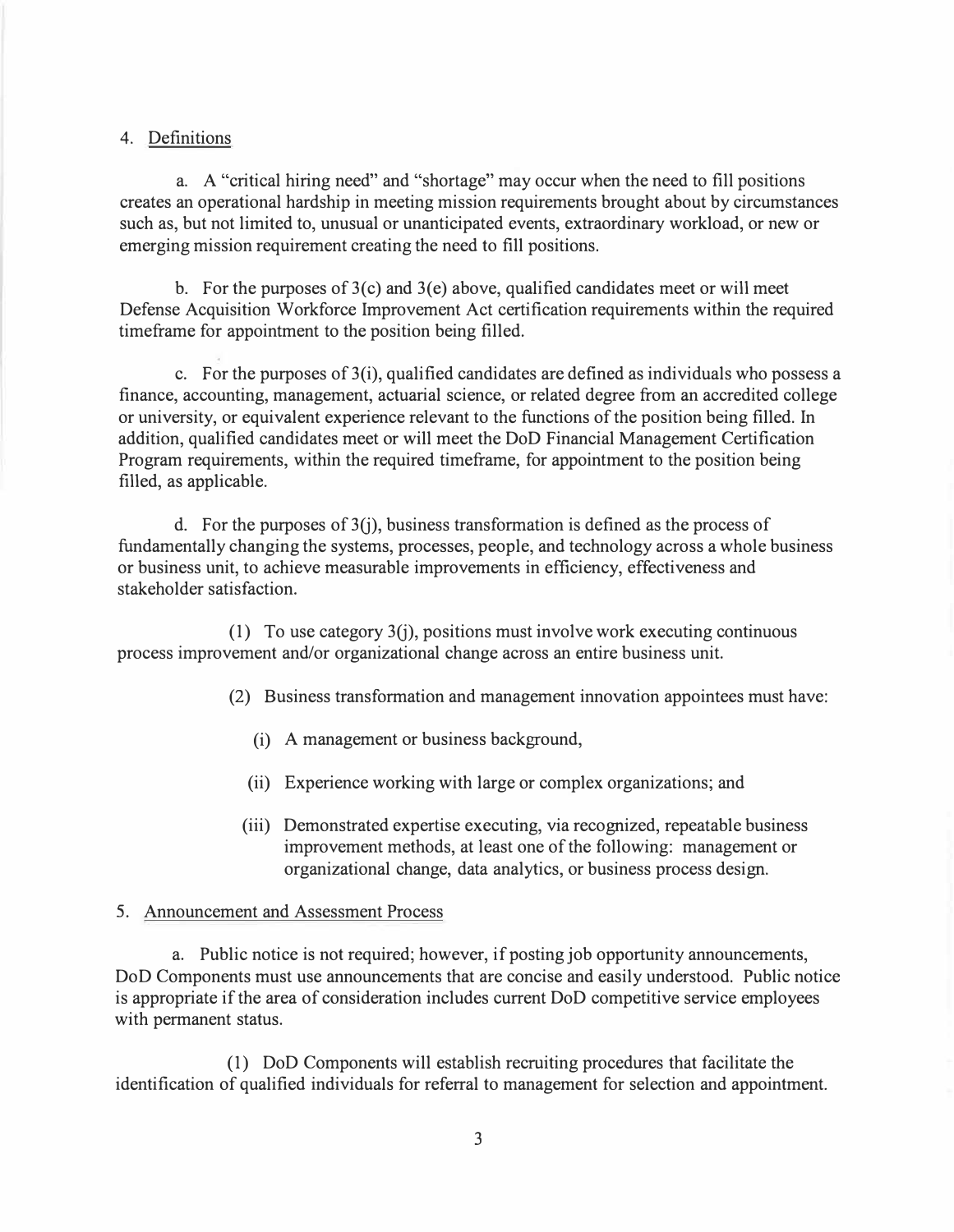(2) DoD Components must ensure that Merit System Principles are followed when posting advertisements and announcements, receiving applications, referring candidates, and notifying applicants regarding receipt and status of their applications.

(3) Potential applicants should have ready access to information about how to apply for positions, and the basis on which they will be assessed to meet the qualifying criteria.

b. DoD Components will assess candidates against job-related criteria, ensuring they have the skills, education, training, and behavioral attributes that provide for successful job performance.

(1) Selectees for entry level positions requiring the Administrative Careers With America (ACWA) assessment must be assessed using the most recent, streamlined ACWA examination or a validated alternative assessment instrument (e.g., select USA HIRE assessments).

c. Appointments under this authority are subject to the Priority Placement Program. Procedures applicable to the use of direct hiring authority may be found in the Priority Placement Program Handbook, available at (insert website link).

#### 6. Appointing Authority

Appointments may be made on a permanent, term, or temporary basis using the following Legal Authority Code/Legal Authority:

ZSCXX/Modified Direct Hire Auth, Section 1109; PL, 116-92, dated 12/20/2019.

### 7. Oversight and Accountability

Each DoD Component is responsible for determining the appropriate use of this DHA to meet workforce needs, ensuring implementation is in accordance with Merit System Principles and applicable collective bargaining agreements.

a. The Under Secretary of Defense for Personnel and Readiness is responsible for the development of implementing guidance and policies.

b. Defense Civilian Personnel Advisory Service (DCPAS) will oversee and monitor use of this authority throughout the DoD.

c. DoD Components are responsible for oversight, accountability, and reporting for themselves and their serviced organizations. Components are required to report on the usage and effectiveness of the authority as requested by DCPAS.

d. Documentation for appointments made under this authority must be sufficient to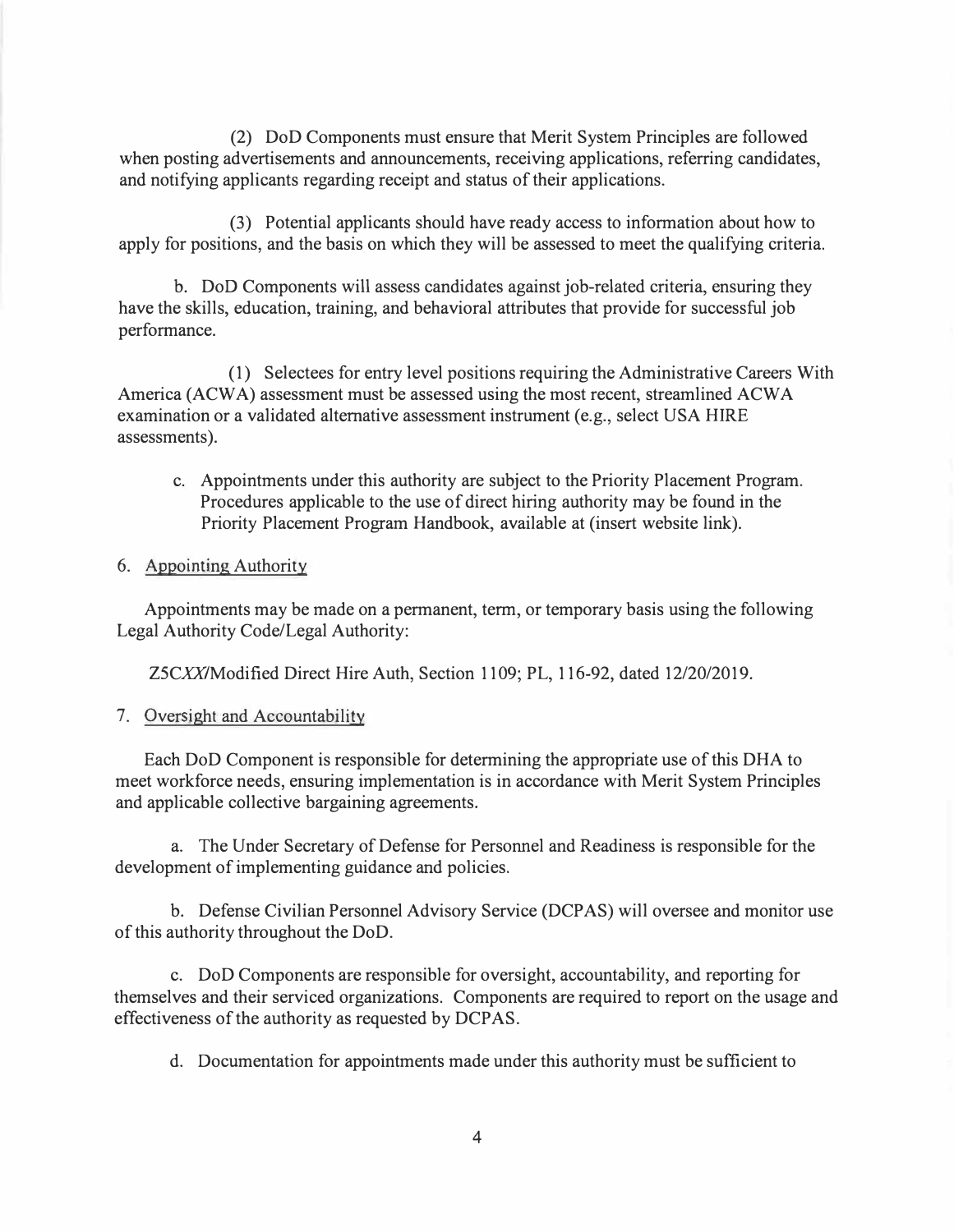allow reconstruction of actions taken and must be maintained for a time frame consistent with other appointing authorities ( e.g., resumes, job opportunity announcements, candidate referral lists, if applicable).

e. Appointments under this authority will be evaluated as part of the DoD Human Capital Framework.

#### 8. Reporting

a. DoD Components must report to DCPAS by October 31<sup>st</sup> with an analysis of DHA usage, to include narrative on hiring improvements and adherence to merit system principles. Reports must include the following:

- (1) Number of employees hired by position, series, and grade/pay band/level;
- (2) Number of veterans hired;
- (3) Number of military spouses hired;
- (4) Number of internal candidates (i.e. current employees) hired; and,
- (5) Quantifiable effectiveness in meeting Component staffing efforts.

#### 9. Requesting Additional Positions Coverage

a. DoD Components may request additional position coverage if they find there is a critical hiring need or shortage of candidates for positions under  $3(e)$ ,  $3(g)$  and  $3(h)$ . Submissions must be endorsed by the DoD Component headquarters of the civilian human resources policy office and shall be submitted to DCP AS for approval by the Under Secretary of Defense for Personnel and Readiness.

b. Requests for additional coverage should include the following information:

( 1) Recruitment needs, to include the current number of positions being recruited and the projected recruitment needs (projected retirements, projected turnover, increased/new workload);

(2) Supply gap, to include vacancy lapse rate, and market data analysis of labor market demand; and

(3) Past recruitment efforts (e.g., job fairs, compensation incentives) and evidence of ineffectiveness.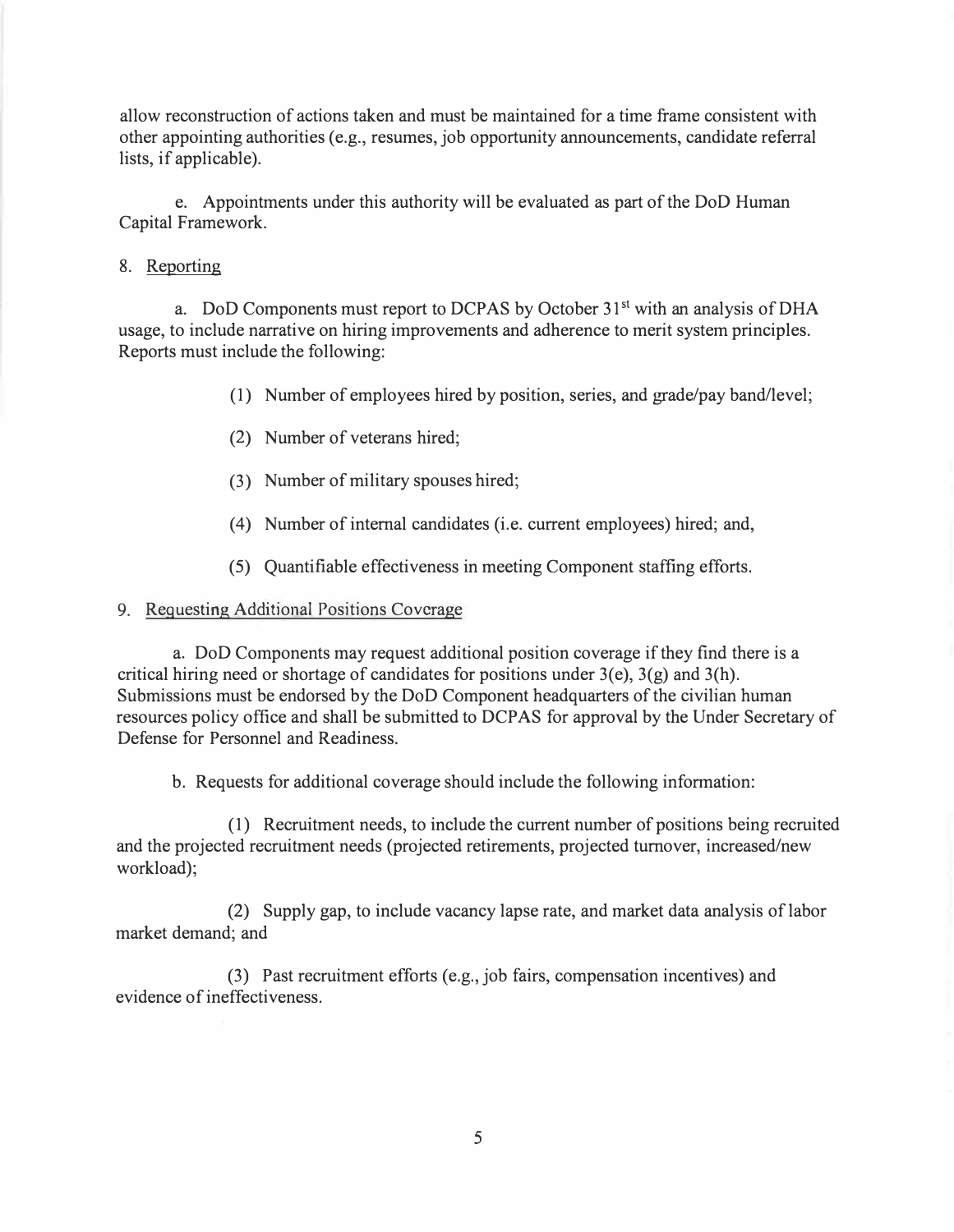| TABLE 1. Acquisition Career Fields           |                                      |
|----------------------------------------------|--------------------------------------|
| <b>AUDITING (AUD)</b>                        | PRODUCTION, QUALITY AND              |
|                                              | MANUFACTURING (PQM)                  |
| <b>BUSINESS - COST ESTIMATING (BCE)</b>      | PROGRAM MANAGEMENT (PM)              |
| <b>BUSINESS - FINANCIAL MANAGEMENT (BFM)</b> | SCIENCE AND TECHNOLOGY MANAGEMENT    |
|                                              | (S&T)                                |
| CONTRACTING (CON)                            | <b>ENGINEERING (ENGR)</b>            |
| <b>FACILITIES ENGINEERING (FE)</b>           | <b>TEST AND EVALUATION (T&amp;E)</b> |
| <b>INFORMATION TECHNOLOGY (IT)</b>           | <b>SMALL BUSINESS (SB)</b>           |
| LIFE CYCLE LOGISTICS (LCL)                   |                                      |

| TABLE 2. Series/Occupation Title            |                                                 |
|---------------------------------------------|-------------------------------------------------|
| 180 PSYCHOLOGIST                            | <b>648 THERAPEUTIC RADIOLOGIC</b>               |
|                                             | <b>TECHNOLOGIST</b>                             |
| 181 PSYCHOLOGY AID & TECHNICIAN             | <b>649 MEDICAL INSTRUMENT TECHNICIAN</b>        |
| <b>185 SOCIAL WORKER</b>                    | <b>651 RESPIRATORY THERAPIST</b>                |
| 186 SOCIAL SERVICES AID & ASSISTANT         | <b>660 PHARMACIST</b>                           |
| <b>601 GENERAL HEALTH SCIENCE</b>           | <b>661 PHARMACY TECHNICIAN</b>                  |
| <b>602 MEDICAL OFFICER / PHYSICIAN</b>      | <b>662 OPTOMETRIST</b>                          |
| <b>603 PHYSICIAN ASSISTANT</b>              | <b>665 SPEECH PATHOLOGIST &amp; AUDIOLOGIST</b> |
| 610 NURSE                                   | <b>667 ORTHOTIST &amp; PROSTHETIST</b>          |
| <b>620 PRACTICAL NURSE</b>                  | <b>668 PODIATRIST</b>                           |
| 621 NURSING ASSISTANT                       | <b>669 MEDICAL RECORDS ADMINISTRATOR</b>        |
| 630 DIETITIAN & NUTRITIONIST                | 671 HEALTH SYSTEM SPECIALIST                    |
| <b>631 OCCUPATIONAL THERAPIST</b>           | <b>675 MEDICAL RECORDS TECHNICIAN</b>           |
| <b>633 PHYSICAL THERAPIST</b>               | 680 DENTAL OFFICER / DENTIST                    |
| <b>636 REHABILITATION THERAPY ASSISTANT</b> | 681 DENTAL ASST (EXP FUNC DENTAL AUX)           |
| 640 HEALTH AID & TECHNICIAN                 | <b>682 DENTAL HYGIENIST</b>                     |
| <b>642 NUCLEAR MEDICINE TECHNICIAN</b>      | 683 DENTAL LABORATORY AID & TECHNICIAN          |
| <b>644 MEDICAL TECHNOLOGIST</b>             | 690 INDUSTRIAL HYGIENIST                        |
| <b>645 MEDICAL TECHNICIAN</b>               | 701 VETERINARIAN                                |
| 647 DIAGNOSTIC RADIOLOGIC TECHNOLOGIST      | 858 BIOENGINEER & BIOMEDICAL ENGINEER           |

| <b>TABLE 3. Childcare Providers</b> |                                        |
|-------------------------------------|----------------------------------------|
| 1701 GENERAL EDUCATION AND TRAINING | 1702 EDUCATION AND TRAINING TECHNICIAN |